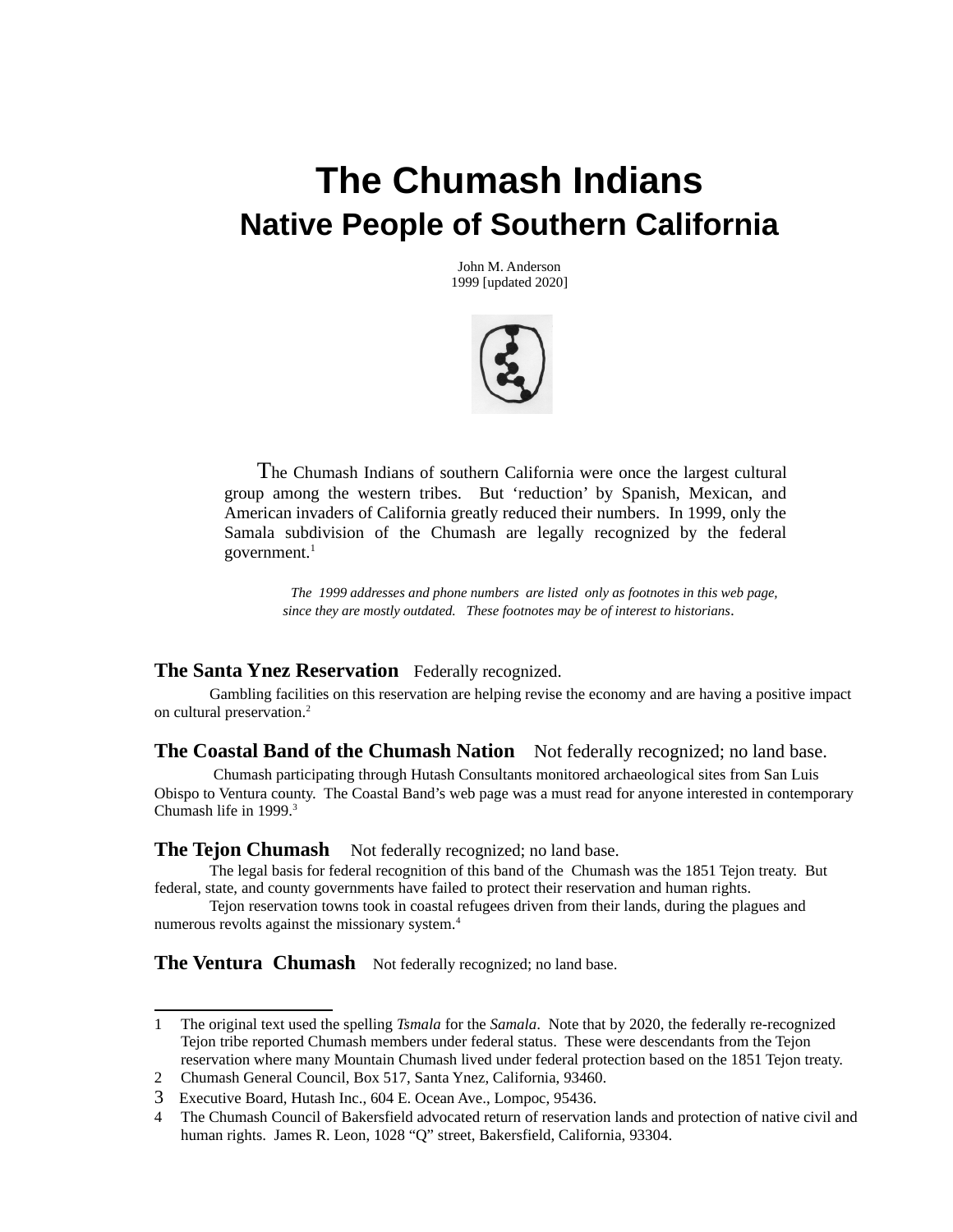A number of Chumash organizations were active in Ventura county in 1999.<sup>[5](#page-1-0)</sup>

**The Stishni Chumash** Not federally recognized; no land base.

This band was 'reduced' at the *Tixlini* (*San Luis Obispo*) mission.[6](#page-1-1)

## **The Malibu Chumash** Not federally recognized; no land base.

This band of Chumash was dispersed during missionization, with many members going to the *Pesek* (San Fernando) mission and some to the *Mitskanaka* (Ventura) mission. In modern times, Malibu descendants have returned to the coast.

#### **The Kagismuwas Chumash [7](#page-1-2)** Not federally recognized; no land base.

This band was missionized at the *Sacupi* (*La Purisima*) mission near Lompoc. Members dispersed from their aboriginal land, much of which is now claimed by the Vandenberg air force base.

#### **The Cuyama Chumash** Not federally recognized; no land base.

This band was dispersed long ago from the Cuyama valley by hostile white ranchers.<sup>[8](#page-1-3)</sup>

#### **The Island Chumash** Not federally recognized; no land base.

The island Chumash were forcibly removed to mainland 'missions' by Spanish and Mexican officials. Their descendants reside among all of the mainland Chumash associations cited above. Legal title to the Chumash islands are now claimed by the U.S. government and the Nature Conservancy.[9](#page-1-4)

### **The Chumash/Yokuts** Not federally recognized; no land base.

A number of Mountain Chumash married into Yokut families, from ancient times into the early American conquest era. The *Tixlini* 'mission' and the *Tejon* reservation facilitated this intermarriage.[10](#page-1-5)

### **The San Fernando Valley Chumash** Not federally recognized.; no land base

A significant number of eastern Chumash were 'reduced' at the *Pesek* (*San Fernando*) 'mission'. Here they joined the local Tongva in servitude. Some of the Chumash came from inland eastern towns. And many of the Humaliwu Chumash also went to the Pesek facility after they were driven from their coastal lands.

After the Pesek facility was seized from the Chumash and Tongva some refugees sought protection among relatives living near the *Mitskanaka* (*Ventura*) 'mission'. Others fled north to join the Mountain Chumash at the Tejon reservation. In time, a few returned back to the *Humaliwu* coast and to nearby inland valleys.

# The Los Angeles Chumash Not federally recognized; no land base.

Small numbers of Chumash from all of the bands relocated to the Los Angeles area from decade to decade. Many of these were from the Malibu, Ventura, and Tejon bands cited above. These individuals intermarried with the Tongva and other native people who also relocated to this region.

**The Monterey Chumash** Not federally recognized; no land base.

<span id="page-1-0"></span><sup>5</sup> Contact the Candalaria American Indian Council in Ventura, or *Satwiwa* which is a Chumash village museum in the Santa Monica mountains national recreation area. In addition, over four hundred acres were put aside for the Oakbrook interpretation center.

<span id="page-1-1"></span><sup>6</sup> The Stishni Chumash were inadvertently left off the 1999 list. They were covered in a separate web page, dedicated to their organization and its involvement with San Luis Obispo city and county departments impacting development of Chumash sites, etc.

<span id="page-1-2"></span><sup>7</sup> The 1999 web page did not list the Kagismuwas. It is included in this edited 2020 list because after 1999 the author came to appreciate the vital role that Kagismuwas exiles (called Tecuya) played in the national Chumash resistance against Spanish, Mexican, and American colonialism.

<span id="page-1-3"></span><sup>8</sup> When the last Cuyama residents were driven out of the valley in the 1850's, some descendants took refuge among the nearby Tejon Chumash as well as among the coastal bands including the Stishni.

<span id="page-1-4"></span><sup>9</sup> For more information on the Chumash islanders see: Arrnold at <http://sscnet.ucla.edu/10a/people/arnold.html> Note that the Chumash island names were *Limu* (Santa Cruz), *Wimat* (Santa Rosa) and *Tuqan* (San Miguel).

<span id="page-1-5"></span><sup>10</sup> Contact the Tule River reservation for information: Tule River Reservation, PO box 589, Porterville, CA 93258.